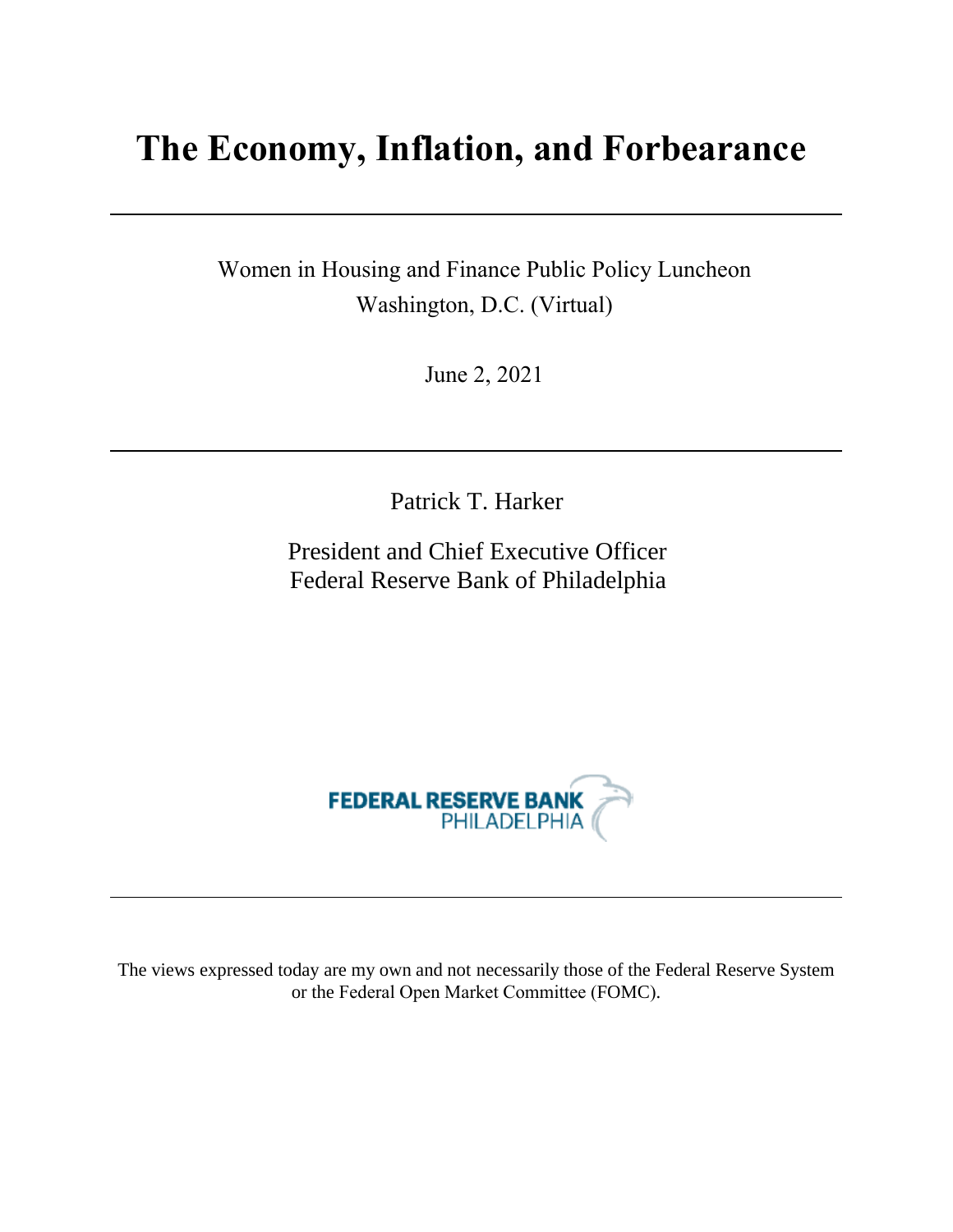## **The Economy, Inflation, and Forbearance**

Women in Housing and Finance Public Policy Luncheon Washington, D.C. (Virtual)

June 2, 2021

Patrick T. Harker President and Chief Executive Officer Federal Reserve Bank of Philadelphia

Good afternoon! Thank you so much for that introduction. It's great to be here with this group — and as much as I'd like to have been there in person, it's pretty great that I didn't have to fight the traffic on I-95. I'm really looking forward to our discussion today.

My plan is to talk about where we are economically and then to share some of the Philadelphia Fed's research on housing that I think will be of particular interest to this group. Then we can open things up for a Q&A.

But before we do any of that, I need to give you my standard Fed disclaimer: The views I express today are my own and do not necessarily reflect those of anyone else on the Federal Open Market Committee or in the Federal Reserve System.

# **Economic Outlook**

Maybe it's the summer weather or the fact that the Phillies are a couple of games ahead of the Nationals in the NL East, but I'm pleased to note that there is a palpable sense of optimism as we convene. (Just kidding about the Nats part!)

COVID-19 cases have fallen to levels not seen since the onset of the pandemic. Deaths are finally retreating as well. After a truly painful 2020 and early part of 2021, things do seem to be turning around.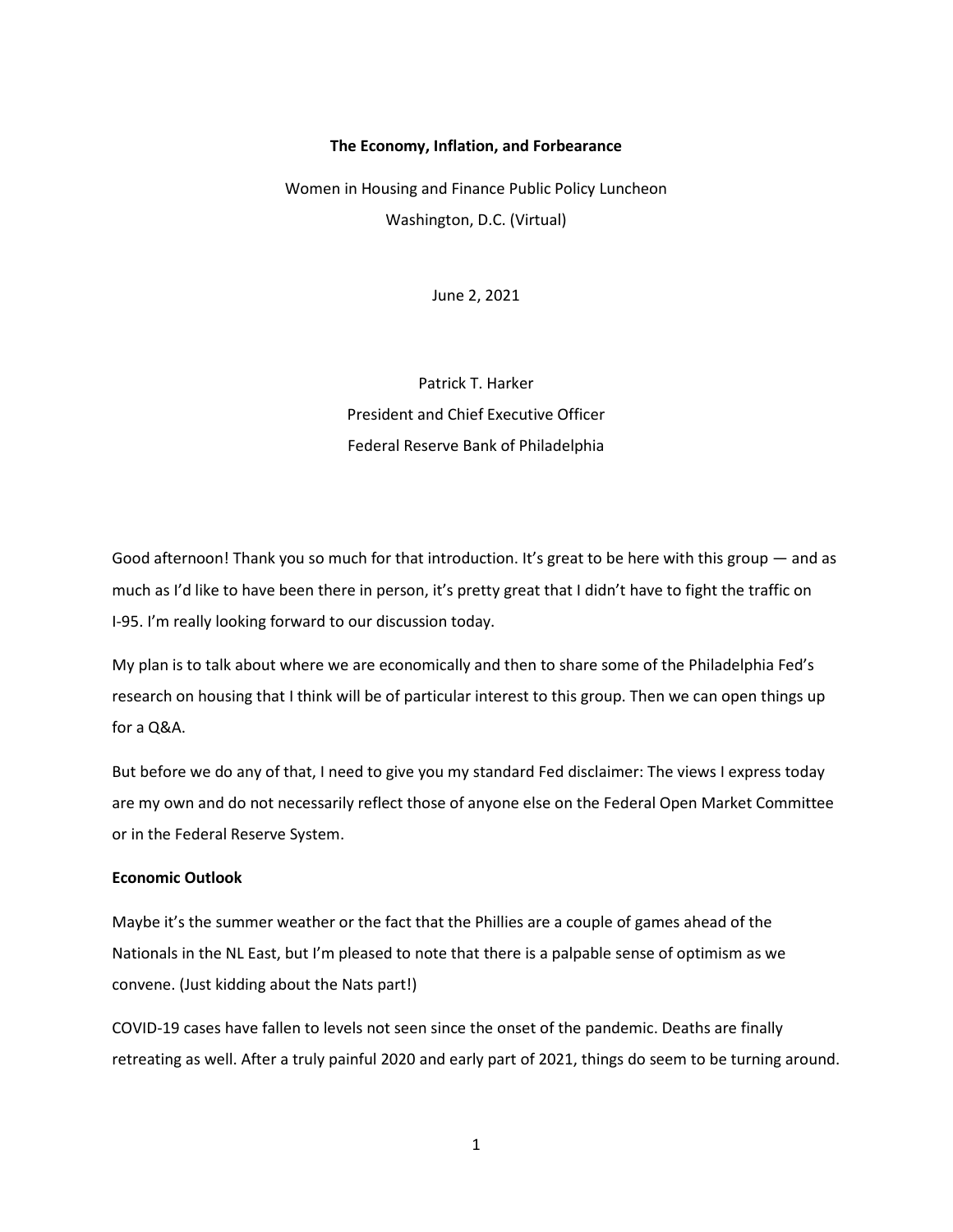Throughout the pandemic, the economy has largely tracked the path of the virus. And so as COVID-19 has receded, the economy has picked up. Employment, housing, and manufacturing figures came in stronger over the last couple of months than many of us — myself included — expected.

And recent spending data have once again provided a reminder to never bet against the American consumer. Over the past three months, consumer spending — a component of GDP comprising around 70 percent of the nation's total economic output — has grown a healthy 2.7 percent.

We're digging out of a very deep hole  $-$  and we have a long way to go  $-$  but for now, I'm anticipating national GDP growth to come in around 7 percent for 2021, before moderating to 3 percent growth next year.

There are, of course, downside risks, including vaccination hesitancy that precludes true herd immunity as well as the possibility of new COVID-19 variants that render the vaccines less effective. As encouraging as these trends are, the pandemic is not yet over.

There is no doubt that the cash Congress appropriated to Americans through the Paycheck Protection Program and the more than \$3,000 in direct payments to the majority of U.S. households has helped buoy consumer spending during the pandemic.

In some cases, that meant literal cash — one of our contacts who owns a network of gas stations and convenience stores reported needing extra armored car runs during the week that the latest round of stimulus checks arrived to keep up with demand at his ATMs. Here at the Fed, we're also starting, once again, to deal with increased demand for coins. So I hope there aren't too many of you who need quarters to do your laundry; it could be challenging for a while to find them …

Other Americans have socked away what they've received. The household savings rate is up sharply, and in March, it was at the second-highest rate on record  $-27.7$  percent. And others are paying down debt at a rapid clip; bankers have told us that there are clearly some who are struggling with loans and forbearance, but that many of their clients are using this period to catch up on payments they may have fallen behind on.

All of this is setting the table for a recovery that could be long and durable.

Now, it's very important to note that the recovery in GDP has so far outpaced the rebound in the labor force.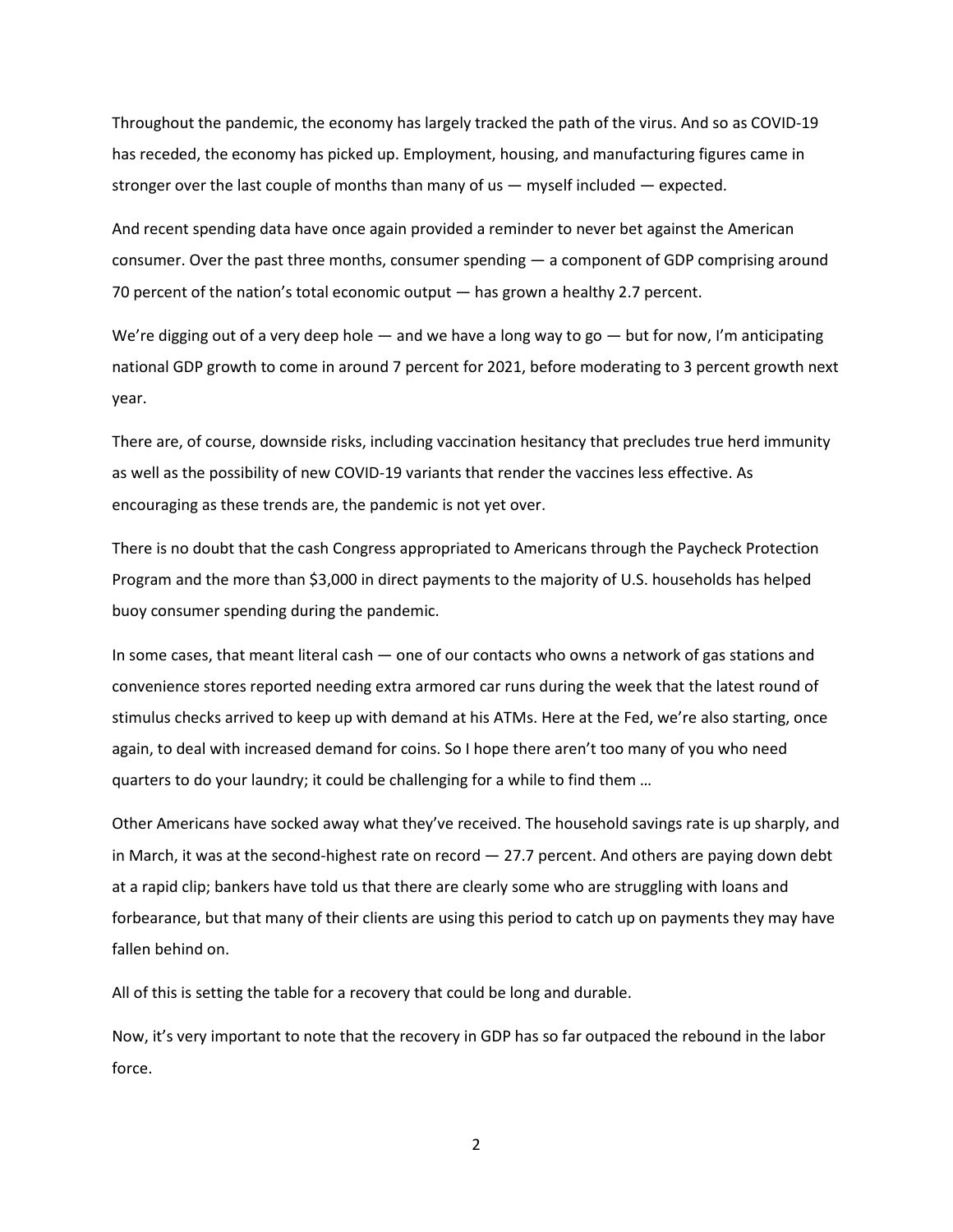The level of employment is still more than 8 million below the prepandemic peak, and that doesn't account for the roughly 200,000 in monthly gains we probably would have seen without COVID-19. So in a sense, we're really down around 11 million jobs.

As the economy continues to reopen, I expect job creation to pick up in the coming months. Given current trajectories, I anticipate the labor force returning to its prepandemic trend sometime next summer — it will be a while, in other words.

There are myriad reasons that the employment rebound is slightly lagging other indicators.

Some are salutary: During the pandemic, firms became more productive and learned to do more with less. A more productive economy benefits all of us in the long run.

But what's puzzling at first glance is that the number of job openings is actually very high. We've all seen the Help Wanted signs popping up just about everywhere. And I was just down at the Jersey Shore and had a chance to chat with the manager of a local grocery store. She told me she's having a hard time finding anybody to work this summer.

What accounts for this? We've heard from many employers who say that enhanced unemployment benefits are keeping workers at home. If that's truly a determinative factor, it will be short lived; the extra benefits expire in September.

Other people may have some hesitancy about returning to the workplace until they get vaccinated and until they're convinced their coworkers are vaccinated. In my District, I know that many people who commute by mass transit are hesitant about getting back on the bus or train.

And another factor that has driven far too many talented people out of the workforce during the pandemic is a dearth of childcare options.

There is a real economic cost that all of us incur when people — and let's be frank, mostly mothers leave the labor force because they can't find an affordable option for taking care of their kids during the workday.

In Delaware, for instance, it now costs the median-earning family 20 percent of their income to pay for the care of a child under 5 years old. That's a heavy burden — even before COVID-19 shuttered many schools and childcare centers, further straining families.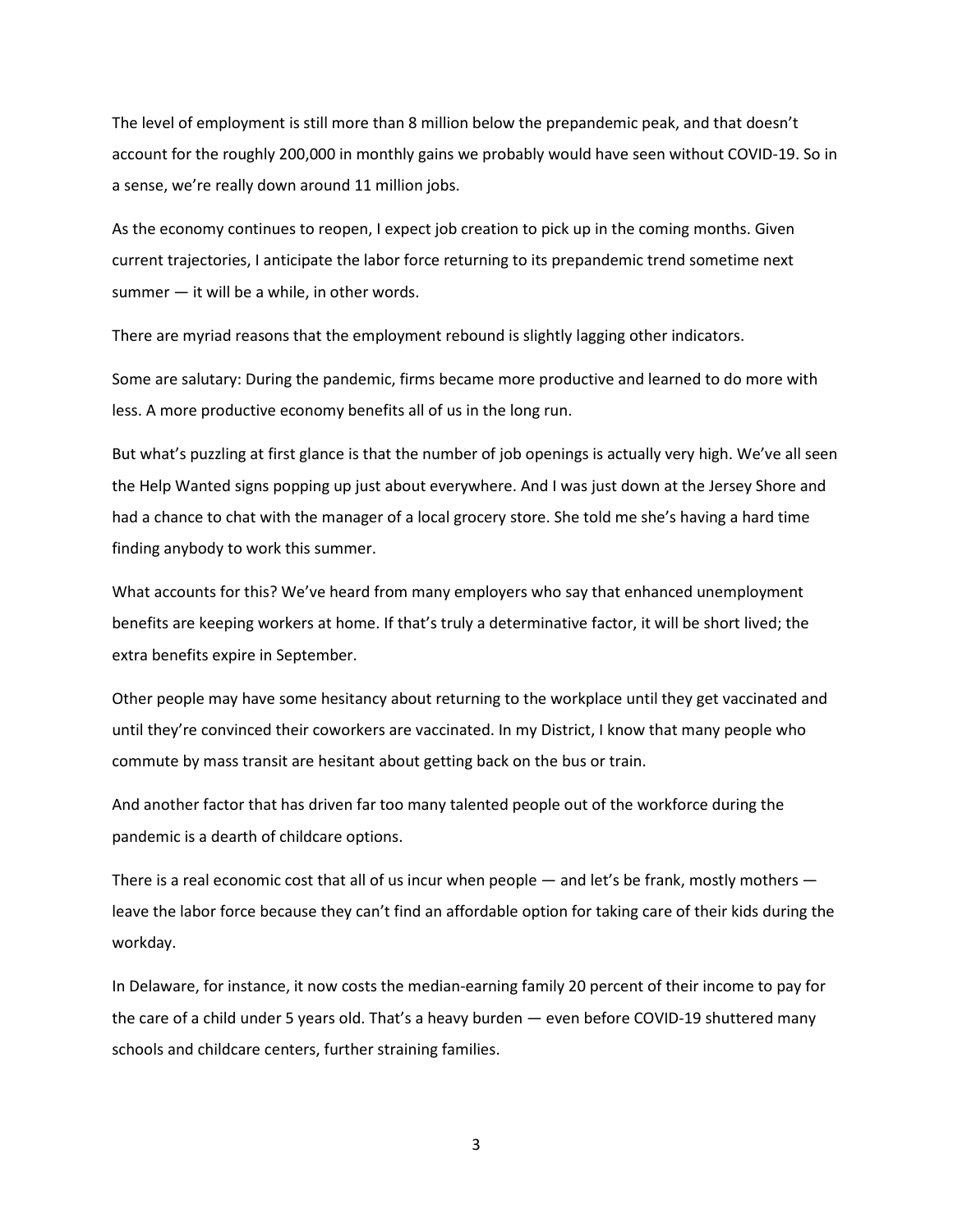Making childcare more affordable is a complex issue but one that surely requires our attention. Already, one of the most oft-cited reasons couples give for having fewer children than they say they want is the cost of raising them.

My colleagues at the Minneapolis Fed have found that, at the outset of the pandemic, many parents of young children left the labor force — 3.4 percent of fathers and 2.9 percent of mothers dropped out altogether. But in the ensuing year, most fathers have returned to the labor force, while the participation rate of mothers of young children is still down 2.8 percentage points from before the pandemic. That is a lot of human capital lying untapped.

#### **Inflation and Fed Policy**

With the economy picking up and so much fiscal support and monetary accommodation, there is some upside risk to increased inflation. We will continue to monitor that closely. But for now, I'm forecasting close to 3 percent headline inflation for 2021.

At the Fed, we're planning to keep the federal funds rate low for long, but it may be time to at least think about thinking about tapering our \$120 billion in monthly Treasury bond and mortgage-backed securities purchases. This is not something we are going to do suddenly, though. We need to follow the playbook we had after the Great Recession; that is, start to taper the bond purchases slowly. We will remove accommodation carefully and methodically as the economy continues to strengthen.

It may not make for exciting speeches, but our goal here is to be boring.

### **Research on Forbearance**

Now, before we move to the Q&A, I would like to share some research from my colleagues at the Philadelphia Fed.

I'm reminded of the old *Saturday Night Live* joke about Rhode Island — neither a road nor an island and I know that not everybody in this group is a woman who works in housing or finance. But I'm sure you'll find it interesting and important.

My colleagues in Philadelphia wanted to get to the bottom of two important questions as we assess and seek to remedy the damage wrought by the pandemic.